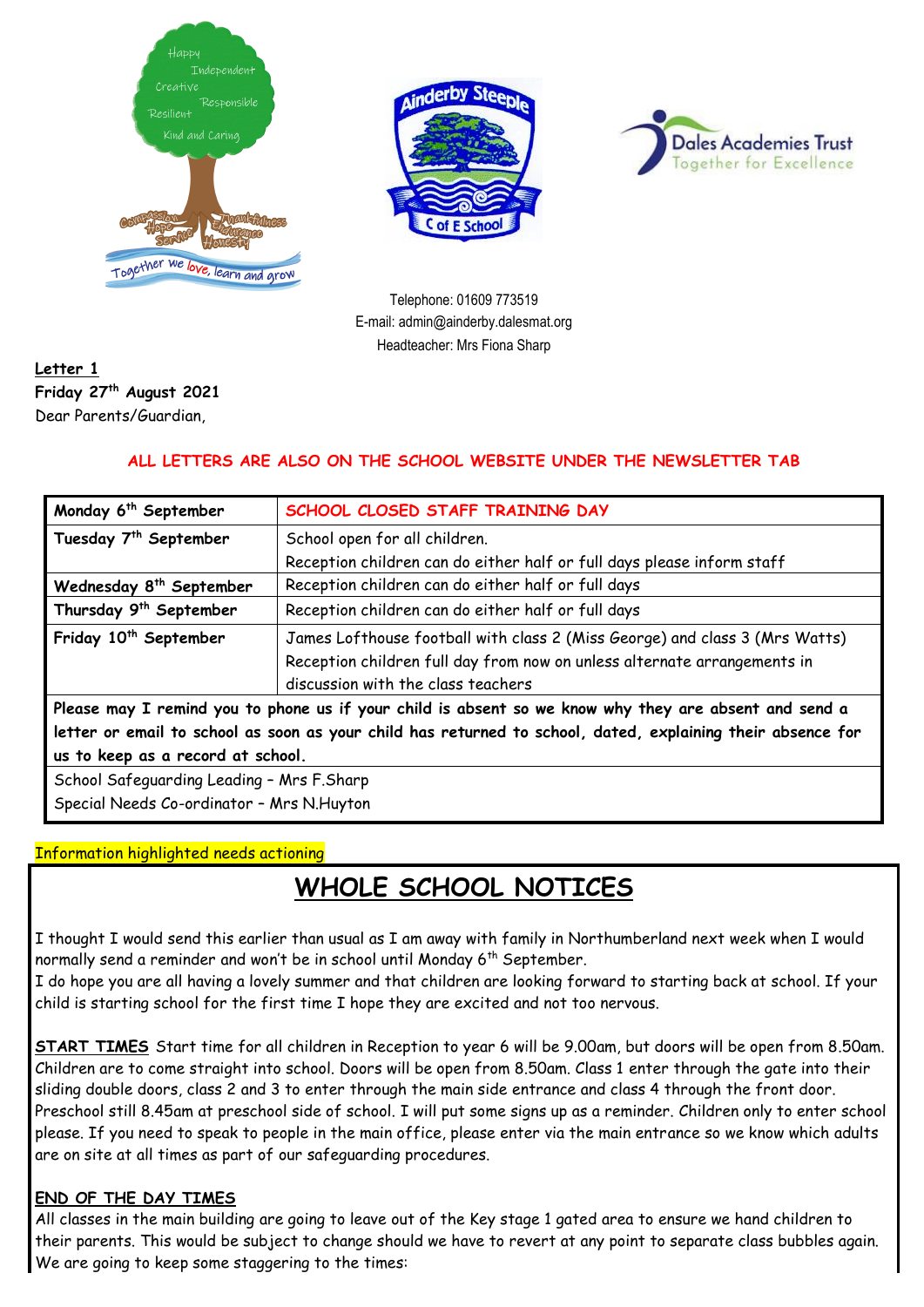3.20pm class 1 and 2

- 3.25pm class 3
- 3.30pm class 4.

Parents please wait outside in the playground where we can see you to enable us to hand children over safely. We will all be able to use the side of school as a walk way rather than having to walk in a circular route through the car park. This could be subject to change during the term depending on the National Pandemic and any outbreaks at school.

### **BEFORE AND AFTERSCHOOL CLUB SESSIONS**

If your child/children need regular bookings in the before and after school club please complete the attached sheet so that we know how many staff are needed each day. This must be returned to school either electronically or as a hard copy. We are also able to take occasional bookings by contacting the school office.

#### **DINNER CHOICES**

I sent home the term menu and the dinner choice sheet at the end of the summer term for all children who were in school, please may I remind you to return this to school either by email or as a hard copy for the first day. New Reception parents, please find it attached for you today. Please also retain a copy for your own information. Thank you to those parents who have already returned their child' preferences. Class 4 (years 5/6) do not need to do this as they will make their own choices each day. Class 3 (years 3 and 4) may also want to make their choices each day with guidance from parents.

#### **PE KITS**

This term, we can go back to children bringing PE kits to school rather than coming in PE kits. Please bring PE kit into school on a Monday and leave at school each week. Please ensure appropriate PE kit – white polo or T-shirt and black or navy shorts.

#### **SCRUTON BUS CHILDREN**

Please ensure you inform us if your child is to be getting the Scruton school bus home on an evening as we have a register. If your child has set days, please let us know days for the whole term. We must ensure staff put the correct children on the bus each evening.

# **COVID PROCEDURES FOR THE AUTUMN TERM**

I am still waiting for the latest risk assessment from our Health and Safety Advisors. Once I have received this and completed it, it will be in the Covid section of the school website.

#### **Our main control measures are that we should:**

Ensure good hygiene for everyone.

Maintain appropriate cleaning regimes.

Keep occupied spaces well ventilated.

Follow public health advice on testing, self-isolation and managing confirmed cases of COVID-19.

Should a child have symptoms of a new continuous cough, a high temperature or a loss of, or change in, normal sense of taste and smell(anosmia), please ensure they get a PCR test and that they begin isolation. If they receive a positive PCR test, they must remain at home for 10 days and if well enough can complete remote learning. Please ensure school is informed so we can monitor the number of positive cases. Parents must liaise with NHS test and trace to identify those who are considered close contacts.

People who are considered to be a close contact are advised to have a PCR test. If the PCR test is negative, you have had both vaccinations or are under the age of 18 years, you don't now have to self-isolate, unless you have symptoms.

I am sure I will receive further guidance once the school term has started and I will keep you regularly informed. I am sure that during the term things could be subject to change as infection rates rise in fall. In the last 18 months we didn't have to close any class bubbles thanks to everyone's hard work.

# **PRESCHOOL PARENTS**